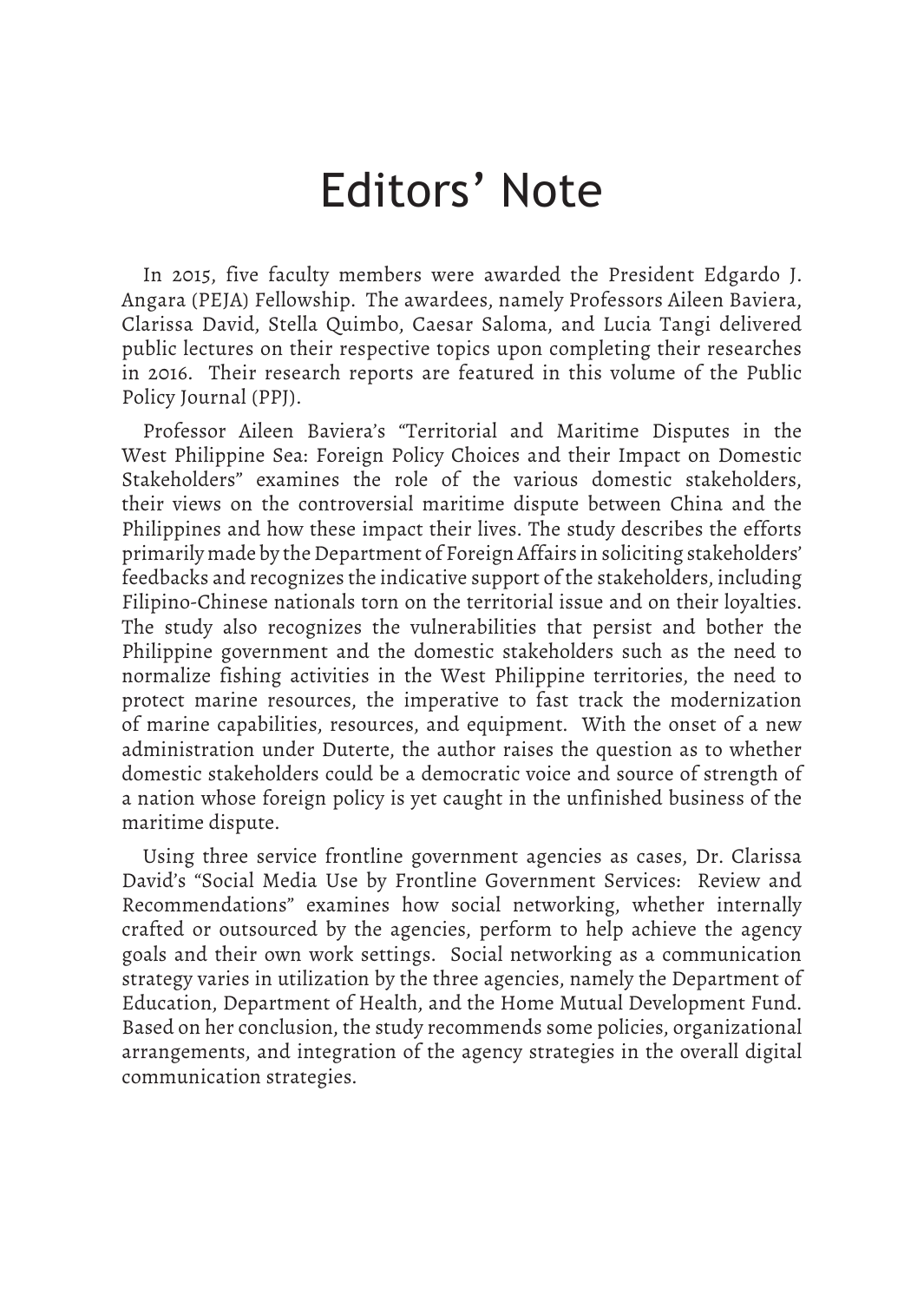## Editors' Note

Professor Stella Quimbo and her team's "Do Investments Respond to Taxation and Incentives? Evidence from the Philippines" assesses the responsiveness of industry investments to tax changes and incentives. Using data from industry and firms, the relationships between tax incentives and industry investments are explained. A modified version of the study, which was conducted in time series, validates the research's earlier cross-section findings. The study suggests a reduction of corporate income tax rates to even off with the industry investment level of some ASEAN countries. Quimbo and her team recognize that a study on corporate taxation is quite limited and under-researched, and should be pursued.

Dr. Caesar Saloma's study on "Measuring the Performance of the Philippine Scientific Enterprise System" presents an interesting set of data from publications and other sources, and uses these data to diagnose the performance indices used by institutions and organizations that are involved in the production of scientific outputs. The author used the Academic Productivity Index, the Scientific Productivity Index, and the PhD Production Efficiency Index in examining the value of metrics that align individual performance and institutional outputs. These outputs are useful measures to determine or decide on faculty tenure and promotion. In a sense, these metrics also facilitate the governance of the academic and scientific work by making performances and decisions transparent, objective, and measurable.

Professor Lucia Tangi's "Empowering Women Seafarers in the Maritime Sector" discusses how female seafarers find themselves in the maritime school and on board sea vessels, and how they face up to various forms of discrimination, bullying by male counterparts, sexual harassment, and loneliness. The narrative is gathered through first-hand accounts among seafarers. The researcher concludes with recommendations that would change the conditions of women sea farers by addressing challenges to welfare, mobilization, awareness raising, and general improvement of their status and lives.

The volume includes the speech delivered by Senator Juan Edgardo "Sonny" Angara which was reviewed by a professor from the School of Labor and Industrial Relations (SOLAIR) of the University of the Philippines in Diliman.

The speech of Senator Juan Edgardo "Sonny" Angara titled "Mind the Skills Gap: The Case of the Philippines" delivered in a British Council-sponsored policy dialogue on 26 October 2015 is reviewed by Professor Emily Christi A. Cabegin of the School of Labor and Industrial Relations.